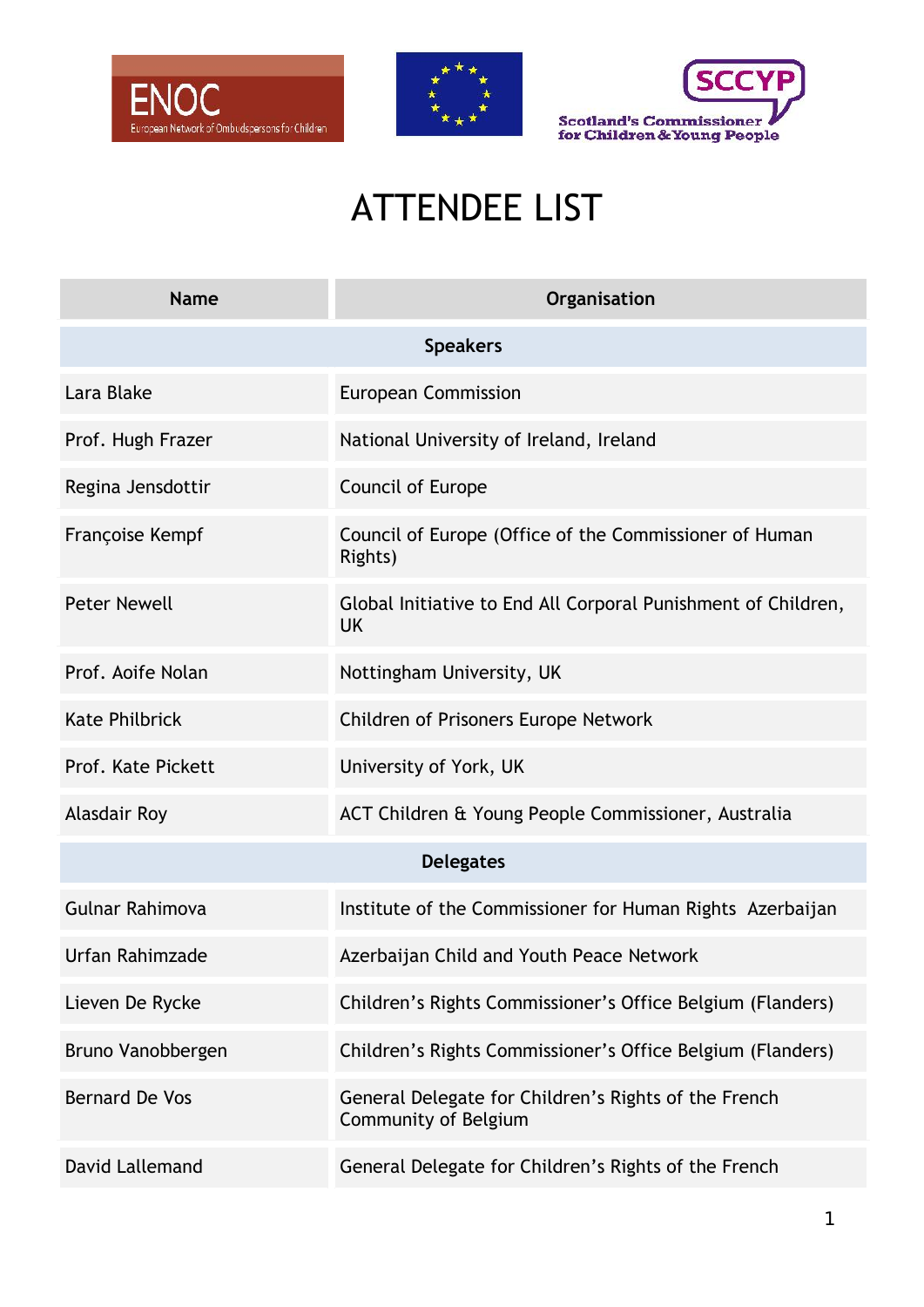





| <b>Name</b>            | Organisation                                                                 |
|------------------------|------------------------------------------------------------------------------|
|                        | Community of Belgium                                                         |
| Stephan Durviaux       | General Delegate for Children's Rights of the French<br>Community of Belgium |
| Maria J. Larios        | Office of the Catalan Ombudsman                                              |
| Anna Piferrer          | Office of the Catalan Ombudsman                                              |
| Maja Gabelica Supljika | Office of the Ombudsman for Children Croatia                                 |
| Ivana Milas Klaric     | Office for the Ombudsman for Children Croatia                                |
| Leda Koursoumba        | Commissioner for Children's Rights Cyprus                                    |
| Maria Rossidou         | Commissioner for Children's Rights Cyprus                                    |
| Søren Gade Hansen      | National Council for Children Denmark                                        |
| Dr. Maggie Atkinson    | Children's Commissioner for England                                          |
| <b>Nele Parrest</b>    | Office of the Chancellor of Justice Estonia                                  |
| Andres Aru             | Office of the Chancellor of Justice Estonia                                  |
| Tuomas Kurttila        | Office of the Ombudsman for Children in Finland                              |
| Raija Harju-Kivinen    | Office of the Ombudsman for Children in Finland                              |
| Stéphanie Carrere      | Defender of Rights France                                                    |
| Geneviève Avenard      | Defender of Rights France                                                    |
| Maia Gedevanishvili    | Child's Rights Centre of the Office of the Public Defender of<br>Georgia     |
| Georgios Moschos       | Greek Ombudsman for Children's Rights                                        |
| Stamatia Papadimitriou | Greek Ombudsman for Children's Rights                                        |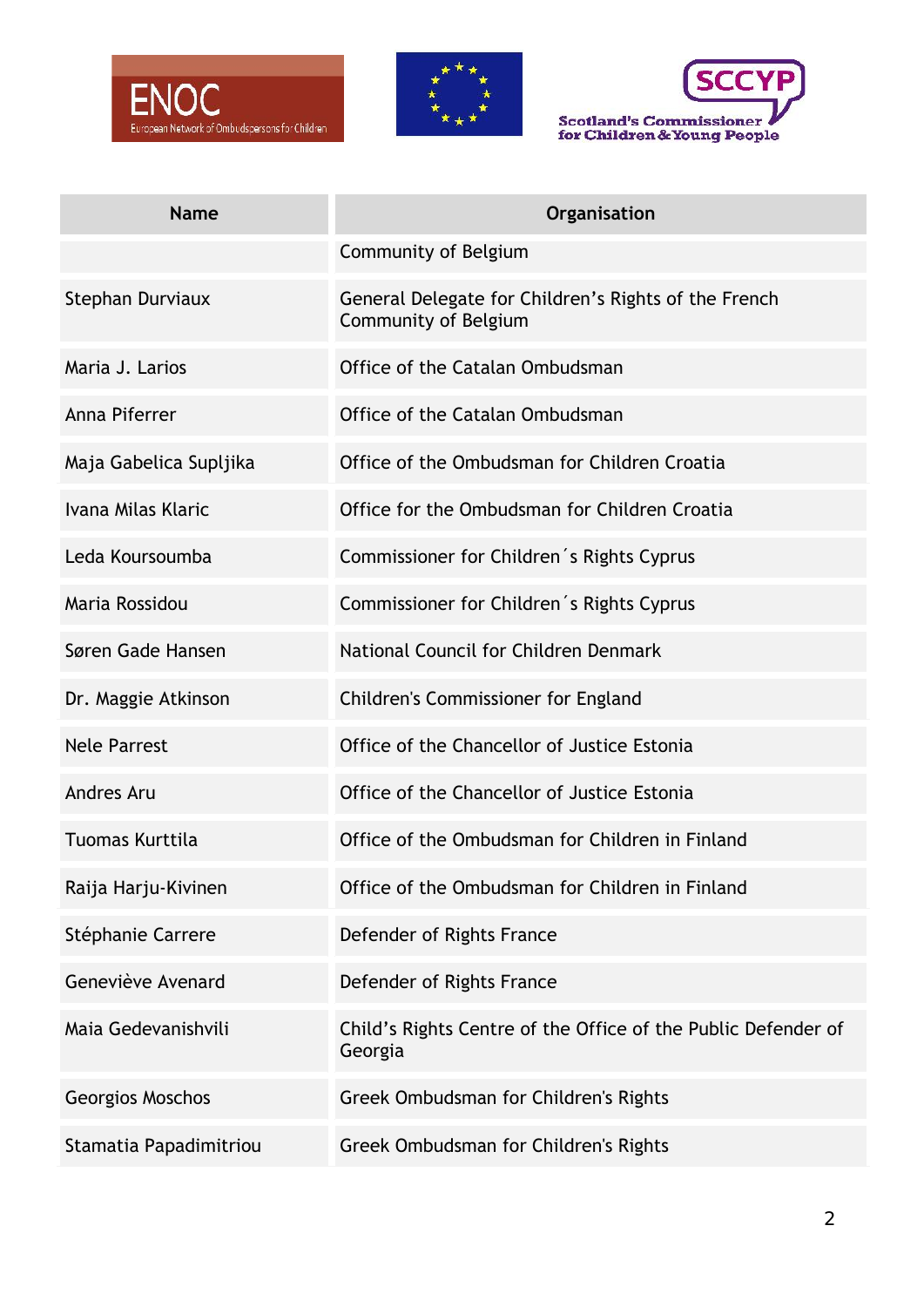





| <b>Name</b>                     | Organisation                                                |
|---------------------------------|-------------------------------------------------------------|
| Agnes Lux                       | Office of the Commissioner for Fundamental Rights Hungary   |
| Margrét María Sigurðardóttir    | The Ombudsman for Children, Iceland                         |
| Dr. Niall Muldoon               | Ombudsman for Children Ireland                              |
| Manus Debarra                   | Ombudsman for Children Ireland                              |
| Vincenzo Spadafora              | Italian Authority for Children and Adolescents              |
| Stefania Pizzolla               | Italian Authority for Children and Adolescents              |
| <b>Triantafillos Loukarelis</b> | Italian Authority for Children and Adolescents              |
| Audroné Bedorf                  | Office of the Ombudsperson for Children's Rights Lithuania  |
| Edita Žiobienė                  | Office of the Ombudsperson for Children's Rights Lithuania  |
| René Schlechter                 | Ombuds-Committee for the Rights of the Child Luxembourg     |
| Françoise Gillen                | Ombuds-Committee for the Rights of the Child Luxembourg     |
| Suzanne Gili                    | Office of the Commissioner for Children Malta               |
| Helen D'Amato                   | Office of the Commissioner for Children Malta               |
| Carmel D'Amato                  | Office of the Commissioner for Children Malta               |
| Nevenka Stankovic               | Ombudsman Montenegro                                        |
| Duška Šljivancanin              | Ombudsman Montenegro                                        |
| Cato Oosterwijk                 | Dutch Ombudsman for Children                                |
| <b>Marc Dullaert</b>            | Dutch Ombudsman for Children                                |
| Patricia Lewsley-Mooney         | Northern Ireland Commissioner for Children and Young People |
| Mairéad Mc Cafferty             | Northern Ireland Commissioner for Children and Young People |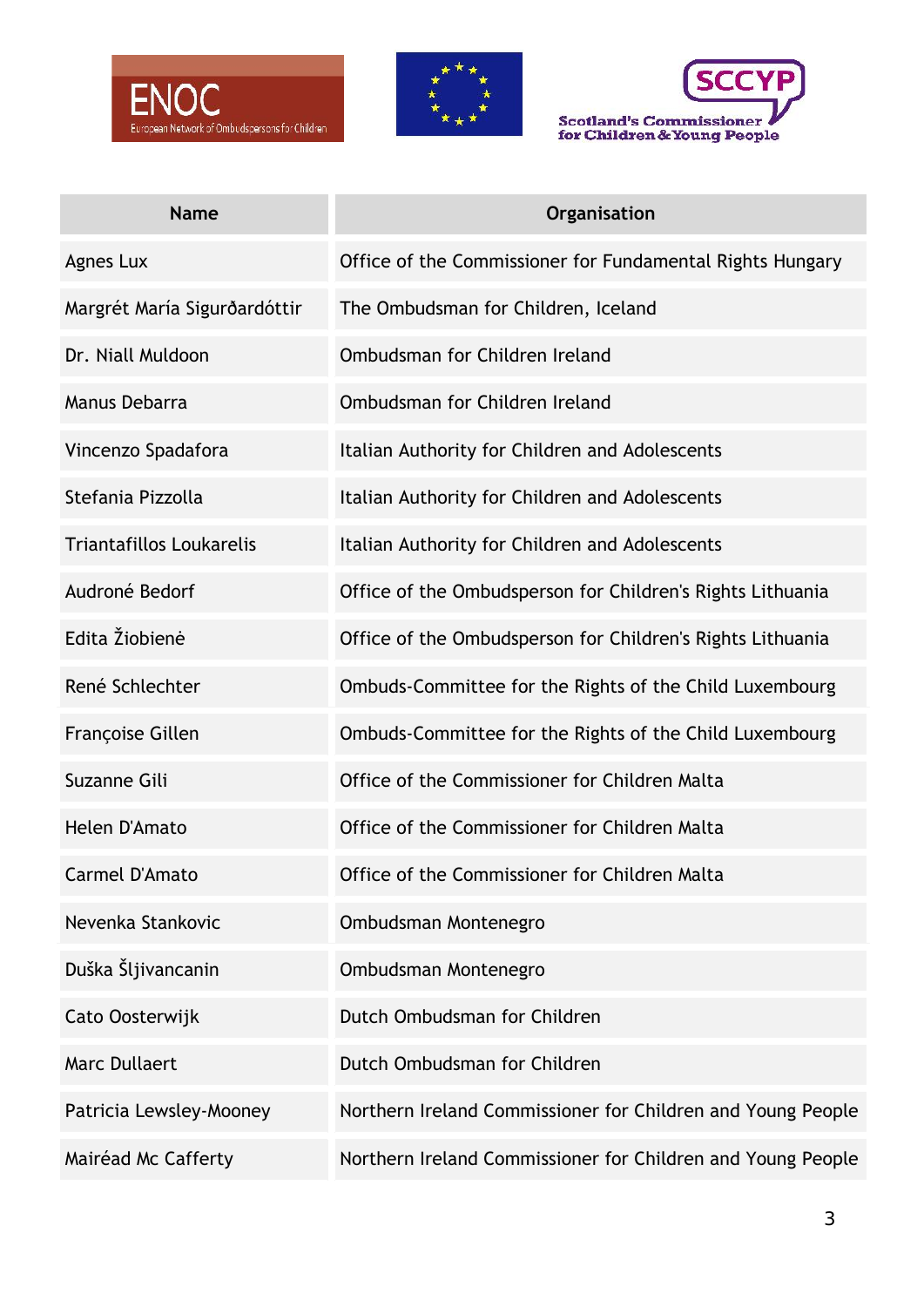





| <b>Name</b>                       | Organisation                                                      |
|-----------------------------------|-------------------------------------------------------------------|
| <b>Knut Haanes</b>                | Ombudsman for Children Norway                                     |
| Marek Michalak                    | Office of the Ombudsman for Children of the Republic of<br>Poland |
| Aleksandra Stec                   | Office of the Ombudsman for Children of the Republic of<br>Poland |
| Milena Sitarska                   | Office of the Ombudsman for Children of the Republic of<br>Poland |
| Juris Jansons                     | Ombudsman of the Republic of Latvia                               |
| Laila Gravere                     | Ombudsman of the Republic of Latvia                               |
| Ruta Silina                       | Ombudsman of the Republic of Latvia                               |
| Gordana Stevanovic                | Ombudsman of the Republic of Serbia                               |
| Natasa Jovic                      | Ombudsman of the Republic of Serbia                               |
| <b>Tone Dolcic</b>                | Human Rights Ombudsman Republic of Slovenia                       |
| Pavel Astakhov                    | Administration of the President of the Russian Federation         |
| Svetlana Astakhova                | Civic Chamber of the Russian Federation                           |
| <b>Tam Baillie</b>                | Scotland's Commissioner for Children and Young People             |
| <b>Katie Brown</b>                | Scotland's Commissioner for Children and Young People             |
| Máire McCormack                   | Scotland's Commissioner for Children and Young People             |
| Rodriguez Fernandez Jose<br>Julio | <b>Ombudsman of Galicia</b>                                       |
| Daniel Neira Barral               | <b>Ombudsman of Galicia</b>                                       |
| Antonio Rial Boubeta              | <b>Ombudsman of Galicia</b>                                       |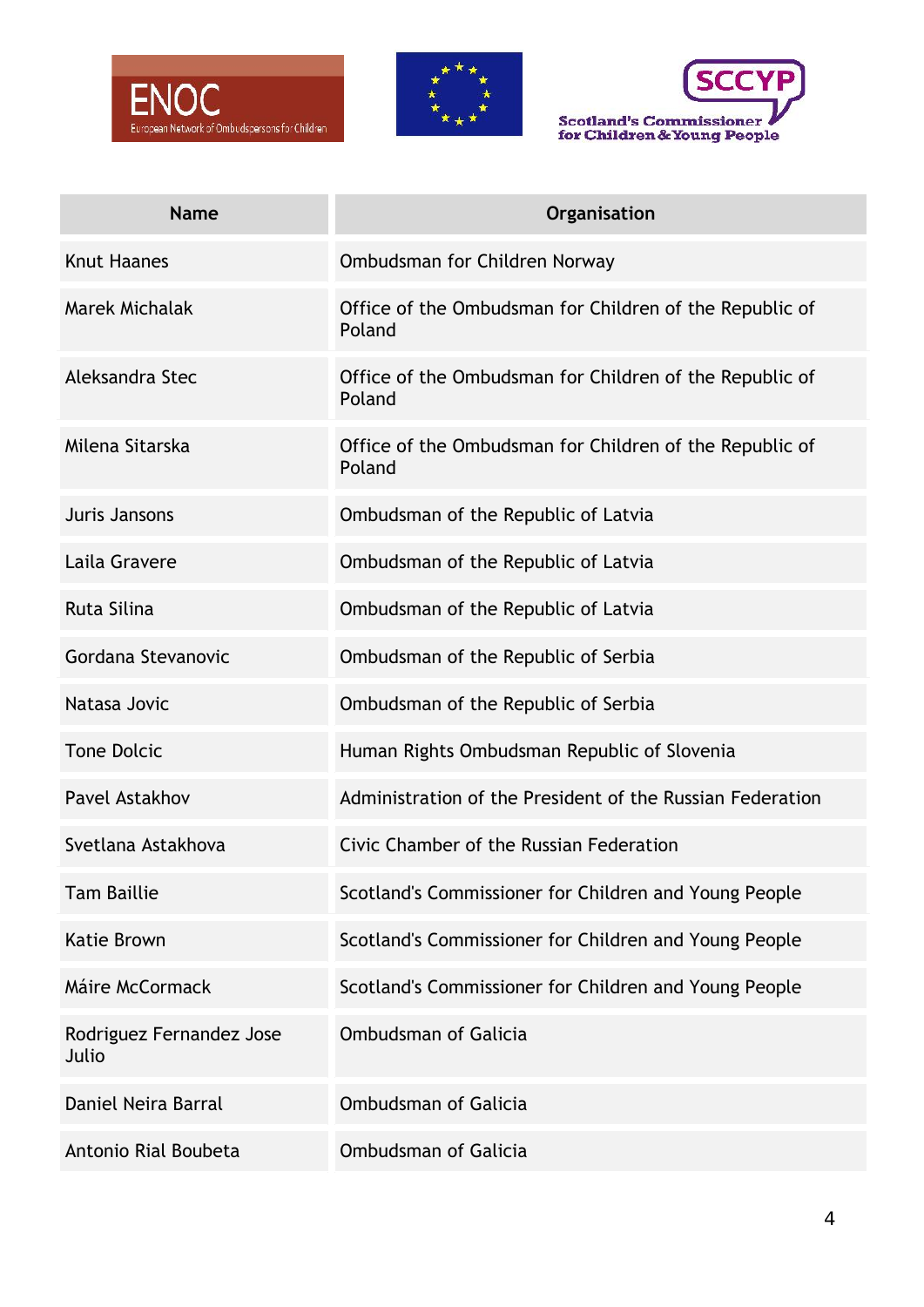





| <b>Name</b>                      | Organisation                                                                |  |
|----------------------------------|-----------------------------------------------------------------------------|--|
| Anna Karin Hildingson Boqvist    | Ombudsman for Children Sweden                                               |  |
| <b>Ellinor Bollman</b>           | Ombudsman for Children Sweden                                               |  |
| <b>Frederik Malmberg</b>         | Ombudsman for Children Sweden                                               |  |
| Bogdan Kryklyvenko               | Ukrainian Parliament Commissioner for Human Rights                          |  |
| Aksana Filipishyna               | Ukrainian Parliament Commissioner for Human Rights                          |  |
| <b>Keith Towler</b>              | <b>Children's Commissioner for Wales</b>                                    |  |
| <b>Eleri Thomas</b>              | <b>Children's Commissioner for Wales</b>                                    |  |
| <b>Observers</b>                 |                                                                             |  |
| Larisa Abrickaja                 | Child Rights International Network (CRIN)                                   |  |
| Maren Lambrecht-Feigl            | Council of Europe (Parliamentary Assembly)                                  |  |
| <b>Pauline Leeson</b>            | Eurochild                                                                   |  |
| Ioannis Dimitrakopoulos          | European Union Agency for Fundamental Rights                                |  |
| Igballe Rrahmani                 | Ombudperson Institution of Kosovo                                           |  |
| Sami Kurteshi                    | Ombudperson Institution of Kosovo                                           |  |
| R. Narainamah Ramana-<br>Narayen | Deputy Permanent Secretary Ombudsperson for Children's<br>Office, Mauritius |  |
| Serpil Çakin                     | The Ombudsman Institution, Turkey                                           |  |
| Berna Süer                       | The Ombudsman Institution, Turkey                                           |  |
| Sara Imanian                     | University of Central Lancashire (UCLAN), UK                                |  |
| Nigel Thomas                     | University of Central Lancashire (UCLAN), UK                                |  |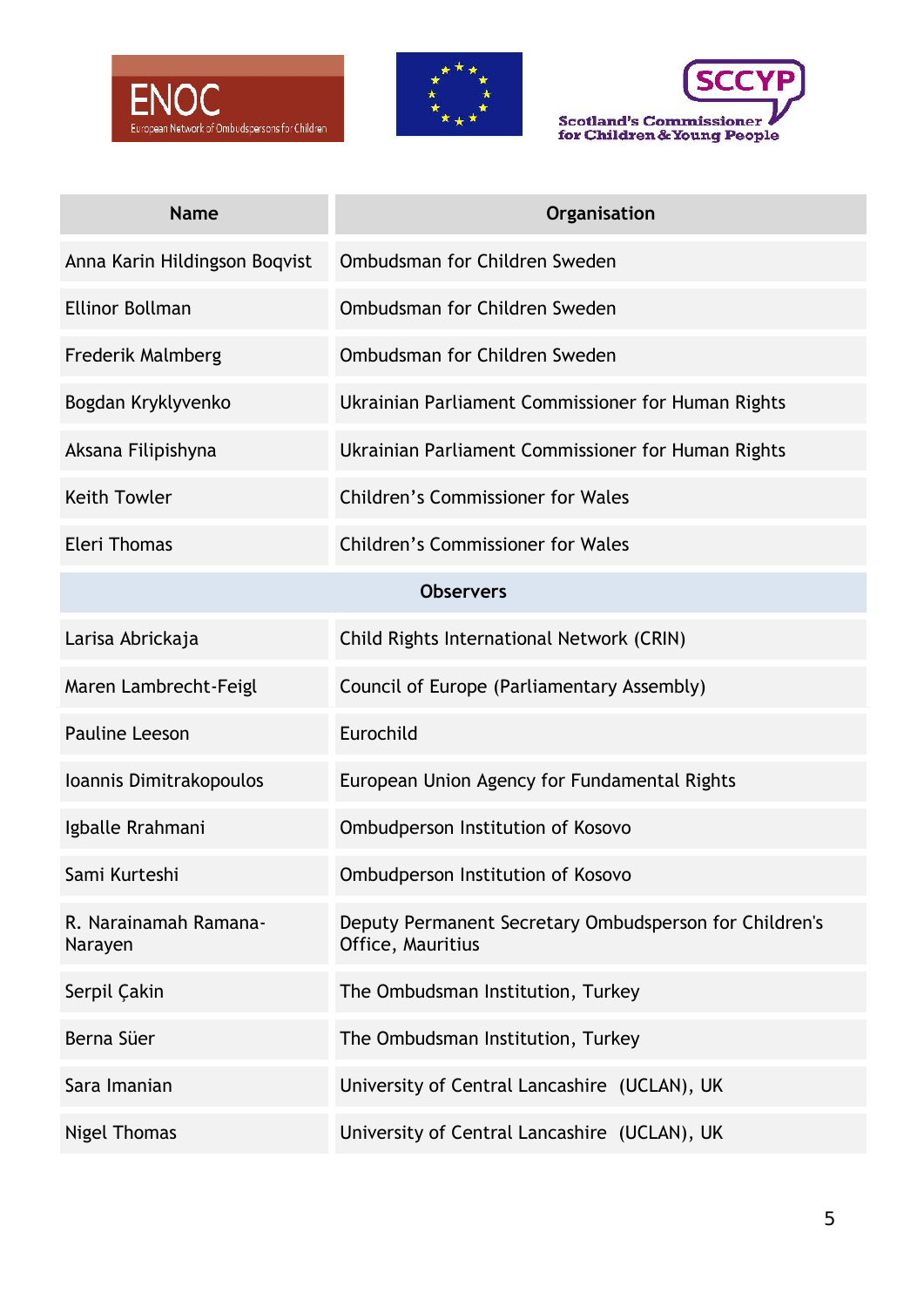





| <b>Name</b>          | Organisation                          |  |
|----------------------|---------------------------------------|--|
| Prof. John Davis     | University of Edinburgh, UK           |  |
|                      | Audio- visual exhibition participants |  |
| Emma Alford          | <b>Big ShoutER</b>                    |  |
| Jade Bourne          | <b>Big ShoutER</b>                    |  |
| <b>Alison Burton</b> | <b>Big ShoutER</b>                    |  |
| Louise Hughes        | <b>Big ShoutER</b>                    |  |
| <b>Beth Marletta</b> | <b>Big ShoutER</b>                    |  |
| Hazel-Ann Mcwhirter  | <b>Big ShoutER</b>                    |  |
| Tamara Reynolds      | <b>Big ShoutER</b>                    |  |
| Kate Baggaley        | Lancashire Participation Service      |  |
| David Corr           | Lancashire Participation Service      |  |
| <b>Will Finch</b>    | Lancashire Participation Service      |  |
| <b>Gareth Oates</b>  | Lancashire Participation Service      |  |
| <b>Kat Ormerod</b>   | Lancashire Participation Service      |  |
| Robyn Thresh         | Lancashire Participation Service      |  |
| Support              |                                       |  |
| Martin Ayres         | <b>Caged Beastie</b>                  |  |
| Michael Begg         | <b>Caged Beastie</b>                  |  |
| <b>Andrew Low</b>    | <b>Caged Beastie</b>                  |  |
| Glenda Rome          | <b>Caged Beastie</b>                  |  |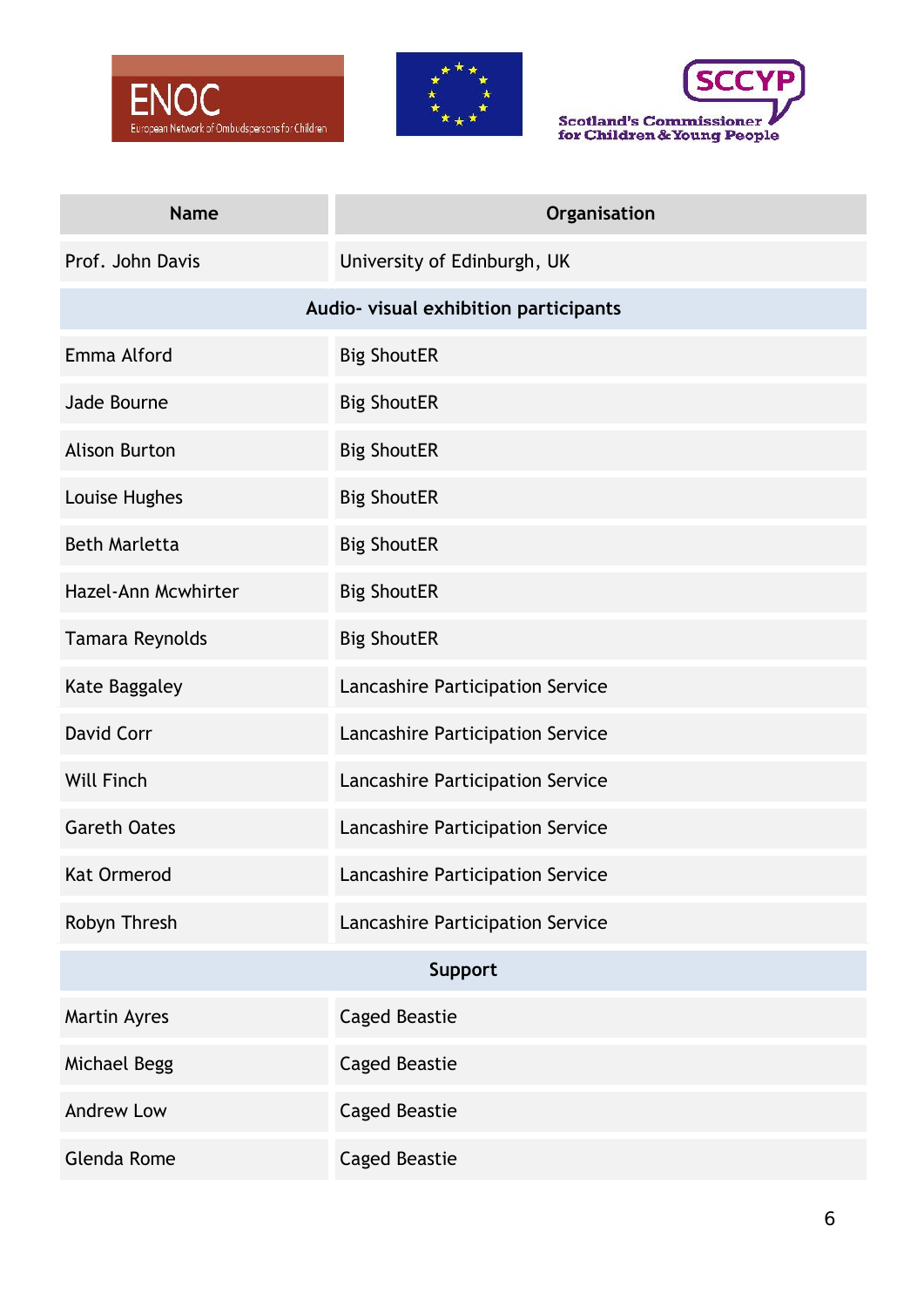





| <b>Name</b>                            | Organisation                                          |
|----------------------------------------|-------------------------------------------------------|
| Alexandra Curelea                      | <b>ENOC</b>                                           |
| Cathy Begley                           | Scotland's Commissioner for Children and Young People |
| <b>Heather Belmonte</b>                | Scotland's Commissioner for Children and Young People |
| Sarah-Louise Davies                    | Scotland's Commissioner for Children and Young People |
| <b>Stephen Grounds</b>                 | Scotland's Commissioner for Children and Young People |
| Sheila Hamilton                        | Scotland's Commissioner for Children and Young People |
| <b>Claire Hunter</b>                   | Scotland's Commissioner for Children and Young People |
| Linda Ellis Macdonald                  | Scotland's Commissioner for Children and Young People |
| Ezmie McCutcheon                       | Scotland's Commissioner for Children and Young People |
| Pauline McIntyre                       | Scotland's Commissioner for Children and Young People |
| <b>Gillian Munro</b>                   | Scotland's Commissioner for Children and Young People |
| Robert Shepherd                        | Scotland's Commissioner for Children and Young People |
| <b>Chloe Swift</b>                     | Scotland's Commissioner for Children and Young People |
| <b>Rhianne Carrolk MSYP</b>            | <b>Scottish Youth Parliament</b>                      |
| Melissa Gorman MSYP                    | <b>Scottish Youth Parliament</b>                      |
| Rhiordan Langan-Fortune<br><b>MSYP</b> | <b>Scottish Youth Parliament</b>                      |
| Jordan Linden MSYP                     | <b>Scottish Youth Parliament</b>                      |
| <b>Thomas Mair MSYP</b>                | <b>Scottish Youth Parliament</b>                      |
| <b>Thomas McEachan MSYP</b>            | <b>Scottish Youth Parliament</b>                      |